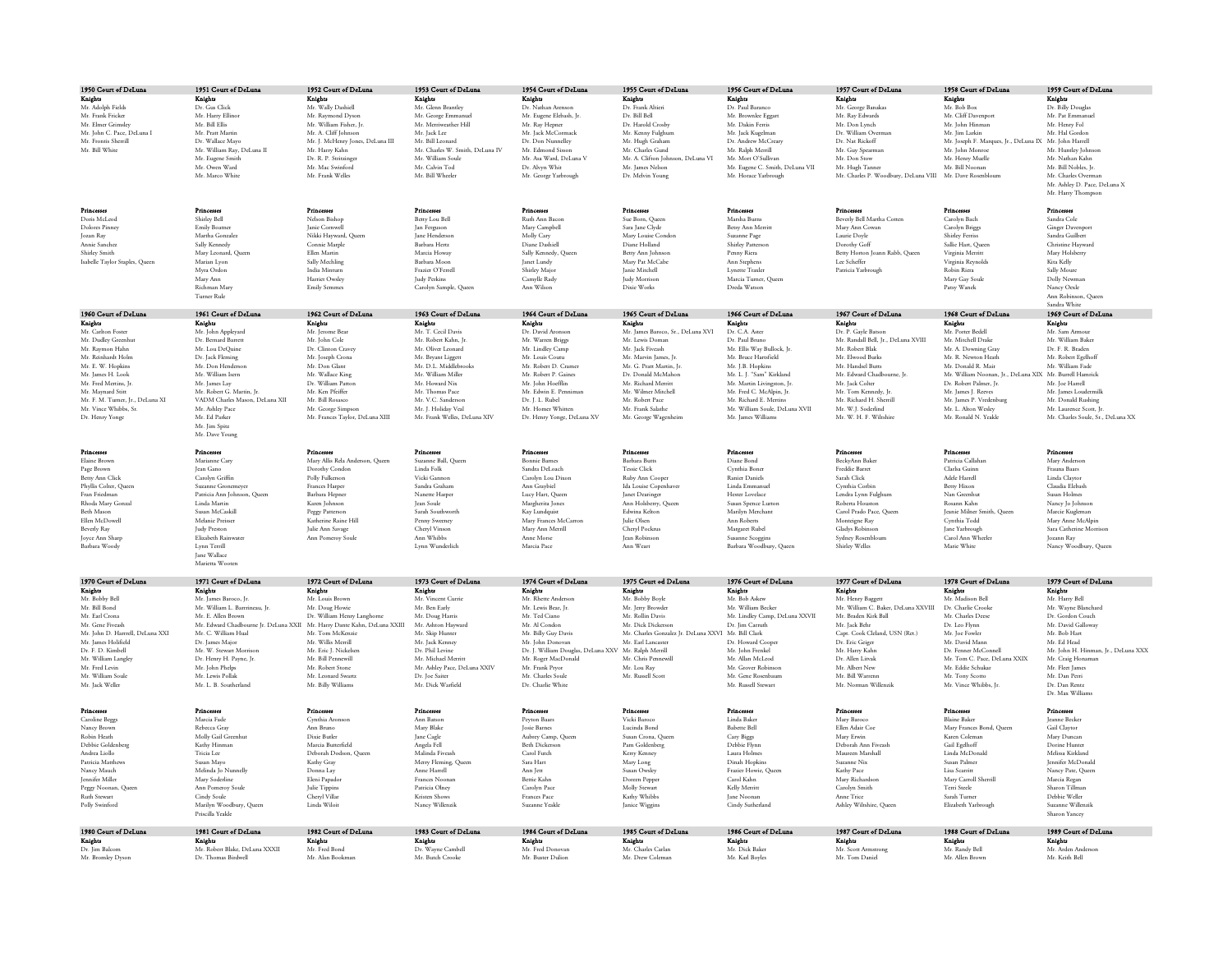| Mr. Ted Gund                                        | Mr. Jim Durr                                            | Mr. John Carr                                           | Mr. Raymond Foster                                         | Mr. Pat N. Groner. DeLuna XXXV                | Mr. Lewis Doman, DeLuna XXXVI                           | Dr. Bob Camero                                        | Mr. Tom Johnson                            | Mr. Bill Harrell                                       | Mr. Ellis Bullock                              |
|-----------------------------------------------------|---------------------------------------------------------|---------------------------------------------------------|------------------------------------------------------------|-----------------------------------------------|---------------------------------------------------------|-------------------------------------------------------|--------------------------------------------|--------------------------------------------------------|------------------------------------------------|
| Mr. Chris Hart<br>Mr. Pete Kennedy                  | Mr. Bill Griffith<br>Mr. David Johnson                  | Mr. Lamar Cobb<br>Mr. Chuck Hual                        | Mr. Bill Greenhu<br>Mr. Miner Harrell                      | Mr. Jimmy Hayward<br>Mr. Gene Laird           | Dr. Fletcher Eyster<br>Mr. Jerry Fell                   | Dr. Rick Ciordia<br>Mr. Ritchie Daniels               | Dr. Buddy Lewis<br>Mr. Cal Moore           | Mr. Art Hufford<br>Mr. Dennis Larry                    | Mr. Joseph Crona, DeLuna XL<br>Dr. Tim Donovan |
| Mr. Bob Leidner                                     | Dr. Sam Lamonte                                         | Dr. Jimmy Jones                                         | Mr. Burney Henderson, DeLuna XXXIV Mr. Bob Mackay          |                                               | Mr. Doug Halford                                        | Dr. Hal Hinman                                        | Mr. Bud Moon                               | Mr. Don Livinesto                                      | Mr M I Menoe                                   |
| Mr. James Loudermilk, DeLuna XXXI                   | Mr. Brian Lang                                          | Dr. Mark McCaughar                                      | Mr. John Lane                                              | Mr. Ed Moore                                  | Mr. Vernon Hopkins                                      | Mr. John O'Donnel                                     | Mr. Joe Pair                               | Mr. Donnie McMahon                                     | Mr. John Merting                               |
| Mr. Jake Renfroe                                    | Mr. Mac Miller                                          | Mr. Mike Palmer                                         | Mr. Buck Lee                                               | Dr. A. B. Sisco                               | Mr. Gene McKinney                                       | Mr. Bob Richardson                                    | Dr. William Patton, DeLuna XXXVIII         | Mr. Jack Nobles                                        | Mr. Gordon Moore                               |
| Dr. Bob Snowder                                     | Mr. Joe Rosenbaun                                       | Mr. Pat Remich                                          | Mr. Mike Martin                                            | Mr. Ronnie Swaine                             | Mr. Chip Traynor                                        | Mr. Vince Whibbs, Sr., DeLuna XXXVII Dr. Denny Peters |                                            | Mr. Rodney Rich                                        | Mr. Ken Spencer                                |
| Mr. Bill Thomas                                     | Mr. Edgar Turner                                        | Mr. Charles Soule, Jr., DeLuna XXXIII                   | Dr. Chuck Riley                                            | Mr. Gordon Towne                              | Mr. Garrett Walton                                      | Mr. Mike Wiggins                                      | Mr. Warren Thompson                        | Mr. Ine Wanek                                          | Mr Iim Tanck                                   |
| Mr. Ray Tipton                                      | Mr. Dave Wallace                                        | Mr. Gary Toth                                           | Mr. Sam Viviano                                            | Dr. John Wimberly                             | Mr. Bob Windham                                         | Mr. Buzz Windham                                      | Mr. Joel Wernick                           | Mr. Richard Warfield, DeLuna XXXIX Dr. Joe Trantham    |                                                |
|                                                     |                                                         |                                                         |                                                            |                                               |                                                         |                                                       | Mr. Frank Winn                             | Mr. Harrison Wilder                                    | Mr. Red Vickrey                                |
|                                                     |                                                         |                                                         |                                                            |                                               |                                                         |                                                       |                                            |                                                        |                                                |
| Princesses<br>Susan Barson                          | Princesses<br><b>Iov Addison</b>                        | Princesses<br>Evelyn Butts                              | Princesses<br>Catherine Currie                             | Princesses<br>Bo Birdwell                     | Princesses<br>Susan Anderson. Oueer                     | Princesses<br>Ashley Askew                            | Princesses<br>Laurie Braden                | Princesses<br>Kim Ciano                                | Princesses<br>Virginia Baxley                  |
| <b>Beverly Bell</b>                                 | Susan Brodie                                            | Cheryl Crook                                            | Susan Harris                                               | <b>Lennifer Brader</b>                        | <b>Tracy Askew</b>                                      | Kelli Belleau                                         | Kate Dickerson, Oueer                      | Carol Couch                                            | Kristen Broussan                               |
| Denise Dulior                                       | Caroline Chadborne                                      | Grace Davis                                             | Chris Hayward                                              | Martha Clark                                  | Anne Crane                                              | Debbie Ciano                                          | Mary Donovan                               | Amante Gaine                                           | Christina Clark                                |
| Holly Geiger                                        | Trina Gray                                              | Jeanne Dulion, Queen                                    | Robin Hepworth                                             | Amy Doman                                     | Mary Beth Ekerlein                                      | Leslie Cobb                                           | Cathy Early                                | Joan Gardner                                           | Shannon Dedolpl                                |
| Donna Hual                                          | Leeann Jackson                                          | Rose Ann Hunter                                         | Lisa Holmes                                                | Michelle Flynn                                | Catherine Grimes                                        | Perry Duncan                                          | <b>Iganne Hilber</b>                       | Susannah Iones                                         | Kelli English                                  |
| Jaclyn Kuselman, Oueer                              | Molly Long, Queen                                       | Marci Levin                                             | Kate Hopkins                                               | <b>Lennifer Gaines</b>                        | Lynne Herron                                            | Felecia Frenkel                                       | Tricia Marrin                              | Christy Lee                                            | Lori Fish                                      |
| Linda Nobles<br>Sara Penniman                       | Nell Anne Martin<br>Carolyn McConnel                    | Susan McDonald<br>Kathryn Rasmussen                     | <b>Julie Litvak</b><br>Flora Fenner McConnell, Queen       | Kimberley Gray<br>Melanie Hintor              | Cam Hinton<br>Michele Mitchell                          | Mary Gregorie<br>Lauren Havward                       | Marlou Miller<br>Sarah Scott               | Kelly McGraw<br>Vivian Menge                           | Nicole Fritz<br>Rachael Hepworth               |
| Martha Pfeiffer                                     | Beth McMahon                                            | Elizabeth Sheldon                                       | Ann Prevarr                                                | Tina Hunter                                   | Kathleen Nordell                                        | Lynn Hufford                                          | Ashley Stocker                             | Hayley Moore                                           | <b>Lennifer Turner</b>                         |
| Lisa Robinson                                       | Judi Patrick                                            | Ashley Williams                                         | Cynthia Rosasco                                            | Frances Turner, Oueer                         | Leslie Rosenau                                          | Sally McDonald                                        | Susan Terrell                              | Paige Rosenau                                          | Francie Viviano                                |
| Patty Scott                                         | Weezie William:                                         | Winn Wiltshire                                          | Marcy Willenzel                                            | Holly Vigodsky                                | Laura Wimberly                                          | Kay Turner, Queen                                     | Dee Dee Worle                              | Margherita Crane Soule, Queen                          | Mary Beth Whibbs, Oueer                        |
| 1990 Court of DeLuna                                | 1991 Court of DeLuna                                    | 1992 Court of DeLuna                                    | 1993 Court of DeLuna                                       | 1994 Court of DeLuna                          | 1995 Court of DeLuna                                    | 1996 Court of DeLuna                                  | 1997 Court of DeLuna                       | 1998 Court of DeLuna                                   | 1999 Court of DeLuna                           |
| Knights                                             | Knights                                                 | Knights<br>Dr. John Bullard                             | Knights                                                    | Knights                                       | Knights                                                 | Knights<br>Mr. Jim Allebach                           | Knights<br>Mr. Rhette Anderson             | Knights<br>Dr. Paul Austin, Jr.                        | Knights                                        |
| Mr. Harry Miller Caldwell, Ir.                      | Dr. Bill Bender                                         |                                                         | Dr. Kermit Adkins                                          | Mr. Ed Boatwright                             | Dr. James Michael Brown                                 |                                                       |                                            |                                                        | Mr. Sherman Barnes                             |
| Mr. Bobby DePew                                     | Honorable John Fogg                                     | Mr. Cliff Chavez                                        | Mr. Iim Hall                                               | Dr. John Brannan                              | Mr. Dick Dickerson                                      | Mr. Don Caton                                         | Mr. Davis Brewe                            | Mr. Lewis Bear, Ir., DeLuna XLIX                       | Mr. Bill Baxter                                |
| Mr. Pat Donnelly                                    | Dr. Ken Hill                                            | Mr. Robert Emmanue                                      | Mr. Robert D. Hart, Jr., DeLuna XLIV                       | Mr. Bo Carter                                 | Dr. Tom Ferretti                                        | Dr. Mike Dupuis                                       | Dr. James Callahar                         | Mr. West Caldwell                                      | Mr. Keith Bullock                              |
| Dr. William Daniel Doty<br>Mr. Robert Fair          | Mr. I. McCarthy Miller, DeLuna XLII<br>Mr. Lee Moncrief | Mr. Michael Frick<br>Dr. John Garner                    | Dr. Brooks Hodnette<br>Mr. John Hufford                    | Mr. James Currie<br>Dr. Bland Fowler          | Mr. John Geri<br>Mr. Bo Johnson                         | Mr. A. Downing Gray, DeLuna XLII<br>Dr. Tom Griffin   | Dr. Peter Delevert<br>Mr. Scott Ferner     | Mr. Fred Cook<br>Mr. Jeff Forsher                      | Mr. Robert Combs<br>Mr Hal Major               |
| Mr. Dan Livingston                                  | Mr. John Monroe, Jr.                                    | Mr. Dan Gilmore                                         | Mr. David Jacobi                                           | Dr. Andrew Hintor                             | Mr. Willis Merrill, Jr., DeLuna XLI                     | Mr. Wylie Hogeman                                     | Mr. Don Jehle                              | Mr. Joe Gilchrist                                      | Mr. John McMahor                               |
| Dr. C. Fenner McConnell, DeLuna XXXXI Mr. Neal Nash |                                                         | Mr. Ed Hopkins                                          | Captain C. Flack Logan, USN (Ret.)                         | Mr. Hal Hudson                                | Dr. Jim Miller                                          | Mr. Ed Holt                                           | Mr. Jim Moulton                            | Mr. Collier Merrill                                    | Mr. Michael Montee                             |
| Mr. J. Mort O'Sullivan                              | Mr. Bill Noble                                          | Mr. Tim Philpot                                         | Mr. Andy Remke                                             | Dr. Cov Irvin                                 | Mr. Art O'Reilly                                        | Mr. Joe Loftin                                        | Mr. Hank Perkins                           | Mr. David Nobles                                       | Mr. Calvin B. Moore, DeLuna L                  |
| Mr. Bruce Patton                                    | Mr. John Panyko                                         | Mr. John W. Renfroe, Jr., DeLuna XLIII Mr. David Riddle |                                                            | Mr. Larry Lewis                               | Mr. Jim Payne                                           | Mr. Norris McMahor                                    | Dr Wade Peters                             | Dr. Craig Peterson                                     | Mr. Jerry Pirrs                                |
| Mr. John Soule                                      | Dr. Mickey Parker                                       | Dr. Ed Rogers                                           | Dr. Bill Smirh                                             | Mr. Alan Moore                                | Mr. Bob Regan                                           | Captain Rock Penfold, USN (Ret.)                      | Mr. Dan Stone                              | Mr. Steve Smart                                        | Mr. Gene Schmid                                |
| Dr. James White                                     | Mr. Jody Skelton                                        | Mr. John Tice                                           | Dr. Troy Tippett                                           | Mr. Eric J. Nickelsen, DeLuna XLV             | Dr. Fred Renfroe                                        | Mr. Aden Sowell                                       | Mr. David Tucker                           | Mr. Hill Turner                                        | Mr. Gus Silivos                                |
| Dr. Stephen Zieman                                  | Mr. Robby Youd                                          | Mr. O. P. Willingham                                    | Dr. Dale Zom                                               | Mr Mirch Pinnin                               | Dr. Jan Rogers                                          | Mr. Bobby Switzer                                     | VADM Tim Wright, USN (Ret.)                | George Wilson, III, USA (Ret.)                         | Dr. Bill Viroin                                |
|                                                     |                                                         |                                                         |                                                            | Dr. Steve Trawick                             | Mr. Randy Schmit                                        | Mr. Tuck Tucker                                       | Mr. Ronald N. Yeakle, DeLuna XLVIII        | Mr. Matt Yongo                                         | Mr. Bill Warson                                |
| Princesse                                           | <b>Princesses</b>                                       | <b>Princesses</b>                                       | <b>Princesses</b>                                          | Princesses                                    | Princesse                                               | Princesse                                             | <b>Princesses</b>                          | Princesses                                             | Princesses                                     |
| Margaret Behr                                       | Stella Athanasio                                        | Anna Holliday Bensor                                    | Pollvanna Baroco, Oueer                                    | Marilyn Brown                                 | Anne Baker                                              | Elizabeth Barkler                                     | Polly Carruth                              | <b>Leannie Boyles</b>                                  | Kate Appleyard                                 |
| Margaret Clark                                      | Kingsley Boyles                                         | Cindi Bear                                              | <b>Iulie Barrineau</b>                                     | Patrice Donnelly                              | Julie Condon, Queen                                     | Alison Bookmar                                        | Christina Comb                             | Jennifer Condon                                        | Ali Brown                                      |
| Theresa Gardner                                     | Shannon Broussard                                       | Jyl Bookman                                             | Laura Baxley                                               | Giffney Lovelace                              | Natalie Fowler                                          | Julie Dean                                            | Deborah Davis                              | Heather DePew                                          | <b>Iulie Callabar</b>                          |
|                                                     |                                                         |                                                         |                                                            |                                               |                                                         |                                                       |                                            |                                                        |                                                |
| Catherine Hufford                                   | Karole Clifford                                         | Kimberly Currie                                         | Stacy Blankenbeck                                          | Deborah McCaughan                             | Heather Fuller                                          | Laura Dickersor                                       | Karen Geeker                               | Shaner Garner                                          | Erin Fair                                      |
| Meredith Jones, Queen                               | Allison Cobb                                            | Caroline Evster                                         | Susan Davis                                                | Stephanie Nobles                              | Mary Moulton                                            | Melissa Lang                                          | Alice Hill                                 | Alice James, Oueer                                     | Anne Fair Hart                                 |
| Katherine Lee                                       | Cindy Foote                                             | Stephanie Flynn, Queen                                  | Michelle Lee                                               | Judith Ray                                    | Cindy Palmer                                            | Kendall Mann                                          | Elizabeth Johnson, Queer                   | Courtney Merting                                       | Paula Hayward                                  |
| Lorie Sisco<br>Katharine Viviano                    | Carol Kahn, Queen<br>Maria Rav                          | Susannah Lane<br>Katie O'Reilly                         | Meredith Lewis<br>Lacey Mann                               | Katherine Rentz, Queen<br>Sherie Sairer       | Bethany Penfold<br>Holly Stone                          | Catherine Moulton<br>Molly Peters. Oueer              | Sarah Linne<br>Alicia Swaine               | Margaret Moulton                                       | Kerri Hinman, Oueer<br>Emily Hudson            |
| Sarah Williams                                      | Saranne Soule                                           |                                                         | <b>Jennifer Moore</b>                                      | Leslie Sisco                                  | <b>Till Sylte</b>                                       | <b>Iennifer Tice</b>                                  | Traci Taylor                               | Meg Peters<br>Elizabeth Schmit                         | Leslie Tice                                    |
| Bonnie Winn                                         | D'anna Viviano                                          | Virginia Trawick<br>Claire Zorn                         | Maria Picardi                                              | Sloane Stephens                               | Andrea Tippett                                          | Rachel Tippett                                        | Kelly Traynor                              | Sherrod Sisco                                          | Katie Traynor                                  |
| Allyson Yarbrough                                   | Cassandra White                                         | Elizabeth Zorn                                          | Laurie Snowden                                             | Meredith Swaine                               | Lori Viviano                                            | Britt Ann Wilson                                      | Melissa Winslett                           | Sarah Walton                                           | Elizabeth Williams                             |
|                                                     |                                                         |                                                         |                                                            |                                               |                                                         |                                                       |                                            |                                                        |                                                |
| 2000 Court of DeLuna<br>Knights                     | 2001 Court of DeLuna<br>Knights                         | 2002 Court of DeLuna<br>Knights                         | 2003 Court of DeLuna<br>Knights                            | 2004 Court of DeLuna<br>Knights               | 2005 Court of DeLuna<br>Knights                         | 2006 Court of DeLuna<br>Knights                       | 2007 Court of DeLuna<br>Knights            | 2008 Court of DeLuna<br>Knights                        | 2009 Court of DeLuna<br>Knights                |
| Mr. Dick Appleyard                                  | Dr. Jim Browr                                           | Mr. Charlie Caldwel                                     | Mr. Braden Ball                                            | Mr. Blaise Adam                               | Mr. Scott Barro                                         | Mr. Jay Botop                                         | Mr Nelson Bradsha                          | Mr. Randall Ray Bell, III, DeLuna LIX Mr. George Biggs |                                                |
| Mr. Hank Bell                                       | Dr. Richard Ciordia, DeLuna LI                          | Mr. Ken Cole                                            | Dr. Larry Copenhaver                                       | Mr. Michael Baggett                           | Mr. Ellis Bullock                                       | Mr. Ron Bray                                          | Dr. Wayne Campbell                         | Mr. John Michael Denkler                               | Mr. Barry Cole                                 |
| Mr. Harry Miller Caldwell, Ir., DeLuna LI           | Mr. Jim Fordham                                         | Mr. Brian DeMaria                                       | Mr. Corbett Davis                                          | Mr. Stephen Bartlett                          | Mr. William Dickerson                                   | Mr. Jimmy Cor                                         | Mr. John Carr, DeLuna LVIII                | Mr. Peter Dovle                                        | Mr. Patrick G. Emmanuel. Ir.                   |
| Mr. Edward Chadhourne. III                          | Mr. Roland Garcia                                       | Mr. Glenn Halstead                                      | Mr. Will Errineton                                         | Mr. Michael Camferdan                         | Cantain Bill Dickson, USN (Ret)                         | Mr. Robert DeVarons                                   | Mr. Ed Carson                              | Mr James Hall                                          | Mr. Thomas I. Henriques                        |
| Mr. Gwinn Corles                                    | Mr. Ray Jones                                           | Mr. Robert Heath                                        | Dr. Frank Greskovich, III                                  | Mr. Glenn Currie                              | Mr. Ralph Emerson                                       | Mr. Peter Dyson                                       | Mr. Brooks Champlin<br>Mr. Jeff Cosby      | Mr. Rex McKinney                                       | Mr. Kramer Litvak<br>Mr. Joe Maloney           |
| Mr. Jim Dickerson<br>Mr. Billy Loyelace             | Mr. Tom Kennedy<br>Mr. Jack Lowrey                      | Dr. Jimmy Jones, DeLuna LIII<br>Mr. Steve Langham       | RADM Bill Gureck, USN (Ret.)<br>Mr. M.J. Menge, DeLuna LIV | Mr. Donald Hess<br>Mr. Michael Long           | Mr. Jon Green<br>Mr. John Griffins                      | Mr. James Flournoy<br>Dr. Mark Greskovich             | Mr. Doc Holliday                           | Mr. Douglas Mitchell<br>Dr. Michael Papadelias         | Mr. Milton C. Merritt. III                     |
| Mr. Doug Patton                                     | Mr. Ed Morrison                                         | Mr. Richard Outzen                                      | Mr. Mike Miragliotta                                       | Captain Dan McCort, USN(Ret)                  | Mr. Charles Gund                                        | Mr. Don Haferkamn                                     | Mr. Rodger Lowery                          | Mr. Scott Pate                                         | Mr. Scott Mitchell                             |
| Mr. Jake Renfroe                                    | Mr. John O'Connor                                       | Mr. Ray Palmer                                          | Mr. Larry Morris                                           | Dr. Denny Peters                              | Mr. Allen Kercher                                       | Mr. Robert Leidner, DeLuna LVII                       | Mr. Tony Neuner                            | Mr. Gene Pereira                                       | Mr. Eddie Pirman                               |
| Dr. Ed Shehee                                       | Mr. Chris Pate                                          | Mr. Eddie Pitman                                        | Dr. Robert Patton                                          | Mr. Rick Richardson                           | Mr. Mike McCombs                                        | Mr. Mick Novota                                       | Dr. Rex Northun                            | Mr. Timothy Price                                      | Mr. Stanley Searcy                             |
| Mr. Bob Snyder                                      | Mr. Wes Reeder                                          | Mr. Ioe Wanek                                           | Mr Iim Prim                                                | Mr. Tommy Tait, DeLuna LV                     | Mr. Mort O'Sullivan, DeLuna LVI                         | Mr. Michael Patterson                                 | Mr. Newman Rodoen                          | Dr. Terry Richmond                                     | Mr. Charles Sherrill. In                       |
| Dr. David Turner<br>Dr. Iav Williams                | Mr. Brian Spencer<br>Mr. Jack Williams                  | Dr. Don Winslet                                         | Mr. Bobby Riggs<br>Dr. Charlie Stavely                     | Mr. Monroe Watley                             | Mr. Tom Owens<br>Mr. Arnold Rosenbleet                  | Mr. Craig Smith<br>Mr. Vince Whibbs, In               | Mr. George Touart                          | Mr. Eric Shaw<br>Mr. Todd Snyder                       | Mr P C W <sub>0</sub>                          |
|                                                     |                                                         | Dr. Greg Woodfin                                        |                                                            | Mr. Roger Webb                                |                                                         |                                                       | Mr. Hubert Williford                       |                                                        | Dr. Stephen F. X. Zieman, DeLuna LX            |
| Princesses                                          | Princesses                                              | Princesses                                              | Princesses                                                 | Princesses                                    | Princesses                                              | Princesses                                            | Princesses                                 | Princesses                                             | Princesses                                     |
| Jennifer Lee Bell, Queen                            | Anna Brandt                                             | Sarah Daniel                                            | Natalie Bell                                               | Leslie Appleyard                              | Courtney Bell                                           | Ashley Caldwell                                       | Stacey Bell                                | Clancy Bambrick                                        | Eleanor Coe                                    |
| <b>Taner Callahan</b><br>Amy Combs                  | Alexandra Bullock<br>Virginia Chapleau                  | Margaret Klocke<br>Shannon Merting                      | Avery Caldwell, Queen<br>LeAnn Chapleau                    | <b>Britney Bell</b><br>Ashley Brown           | Cover Cook<br>Elizabeth Ann Fetne                       | Catherine Carr<br>Mary Carolyn Chadbourne, Queen      | Virginia Chase<br>Sarah Currie             | Anna Brewer<br>Virginia Caldwell                       | Mallory Kennedy<br><b>Brvant Liggett</b>       |
| <b>Rainer Daniels</b>                               | Susan Clark                                             | Kathlyn Monroe                                          | Pam Davies                                                 | Rebecca Carroll                               | Elizabeth Irvin, Oueer                                  | Amanda Davies                                         | Barbara Scott Ferne                        | Frances Marie Jacobi, Queen                            | Evelyn McMahon                                 |
| Sarah Foster                                        | Ashley Dickson                                          | <b>Ryan Nobles</b>                                      | Allison Irvin                                              | Anne Cook                                     | Abby Morris                                             | Ashley Dickerson                                      | Honey Godwin                               | Margarette Johnson                                     | Kellie Northup                                 |
| Kara Jehle                                          | Frances Lacy Harrell, Queen                             | <b>Jordan Parker</b>                                    | Julie Harrell                                              | <b>Blair Crabtree</b>                         | Lauren Patton                                           | Blair Fowler                                          | Taylor Hall                                | Mary Catherine Moore                                   | Ashley Offerdahl                               |
| Angela Pace                                         | Lauren Holt                                             | <b>Jennifer Leigh Reynolds</b>                          | Ashley Koontz                                              | Cameron Holt                                  | Erin Reeder                                             | Lauren Hutto                                          | Ferrill McMahon, Oueen                     | Meredith Nobles                                        | Mary Katherine Renfroe, Oueer                  |
| Ashlee Palmer                                       | Morgan Martin                                           | Melissa Talbert                                         | <b>Jane McMahor</b>                                        | Whitney Nobles, Oueer                         | Holland Sinrod                                          | Laura Koontz                                          | Melissa Montee                             | Patricia Outzen                                        | Rebekah Rich                                   |
| Laney Smith                                         | <b>Brooke Parkhurst</b>                                 | Regan Thompson                                          | Lauren Murray                                              | Emily Talbert                                 | <b>Brigette Soderlin</b>                                | Katie Silivos                                         | Chrisandra Nash                            | Rachael Patton                                         | Elizabeth Schmid                               |
| Laura Soule<br>Leigh Taylor                         | Rachael Raymon<br>Amanda Slevinski                      | Stephanie Trawick<br>Sarah Zieman, Oueen                | Cathryn Outzen<br>Laura Richardson                         | Amelie Yonge<br>Caroline Zieman               | Sarah Elizabeth Soule<br>Nandi Thorn                    | Sarah Tucker<br>Chandler Yones                        | Jessica O'Connor<br>Michelle Smith         | Carly Reeder<br>Smith Sinmd                            | Jenna Solice<br>Erin Whibbs                    |
|                                                     |                                                         |                                                         |                                                            |                                               |                                                         |                                                       |                                            |                                                        |                                                |
| 2010 Court of DeLuna                                | 2011 Court of DeLuna                                    | 2012 Court of DeLung                                    | 2013 Court of DeLuna                                       | 2014 Court of DeLuna                          | 2015 Court of DeLuna                                    | 2016 Court of DeLuna                                  | 2017 Court of DeLuna                       | 2018 Court of DeLung                                   | 2019 Court of DeLuna                           |
| Knights                                             | Knights<br>Mr. Chad Bonner                              | Knights<br>Mr. David Bea                                | Knights                                                    | Knights<br>Mr. J. Collier Merrill, DeLuna LXV | Knights                                                 | Knights                                               | Knights<br>Mr. Braden Ball, Jr., Padre     | Knights<br>Mr. Jim Binior                              | Knights<br>Mr. Scott Calvert                   |
| Dr. Salvatore Cabassa<br>Mr. Martin Coe             | Dr. Randy Brown                                         | Mr. Joseph Booker                                       | Mr. Larry Anderson<br>Dr. Peter Butler                     | Mr. Scott Mitchell                            | Mr. Christopher Browning<br>Mr. Brian Finger            | Dr. Jay Boatwright, Padr<br>Mr. Scott Brown           | Dr. William Bailey, Ir.                    | Mr. Dan DuBose                                         | Mr. Campbell West Caldwell, LXX                |
| Mr. Blair Crooke                                    | Mr. Bill Harrell, DeLuna LXII                           | Mr. Lee Brown                                           | Mr. Barry Dickson                                          | Mr. Brad Huggins, Padre                       | Mr. Thomas Joseph Henriques                             | Dr. David Gaston                                      | Mr. Robert Comb                            | Mr. Wallace Burton Chesterfield, III                   | Mr. Joe Campbell II                            |
| Mr. Kevin Doyle<br>Mr. Thomas Fruitticher           | Dr. Barry Lurate<br>Mr. Bobby Marcus                    | Mr. Beverly Currin, III<br>Mr. John Endacott            | Mr. Karl Harper<br>Mr. John Klocke, Jr.                    | Mr. Bruce Childers, Jr.<br>Mr. Bobby Behr     | Dr. Allen Lee Litvak Jr.<br>Mr. Denis Alex McKinnon Jr. | Mr. Mark Hahn<br>Mr. Clifron Mitchell                 | Mr. Robert Dees<br>CAPT Christopher Heaney | Mr. Benny Gaines, Padre<br>Mr. Michael Gordy           | Mr. Scott Collins<br>Mr. Danny Cook            |